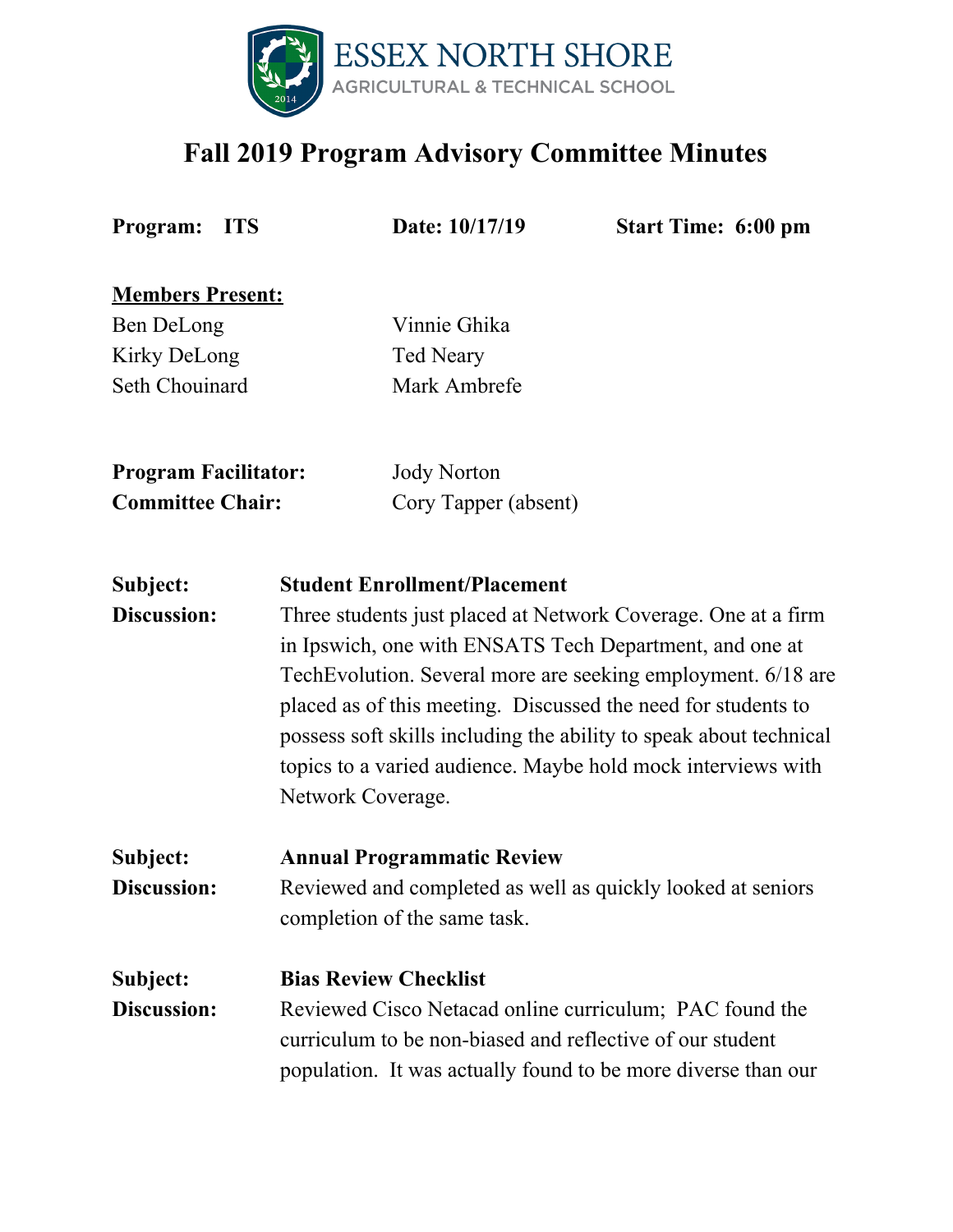

student population and provides multiple opportunities to teach more about diversity. A couple questions from the checklist could not be answered.

#### **Subject: Quality Assessment Tool**

**Discussion:** PAC decided to assess one out of the 8 areas each meeting. This meeting we assessed Facilities, Materials, and Equipment. ITS scored very well in this category with most elements being of Established Quality. See below for more on planning equipment with the help of PAC.

#### **Subject: New Trends in the Occupational Area**

**Discussion:** PAC is adamant and has been for many consecutive meetings that we implement some type of virtual networking hardware and software for students to use. Members all agree that it is essential to learn because it is used in industry. The recommendation is the VMware vSphere software suite with the use of a dedicated ESXi server. This setup may cost around \$8200, but is needed to be competitive in this industry. Once again PAC members offered their expertise with purchase recommendations and set up. EB and JN hope to budget for this equipment in next year's budget.

# **Subject: New Business/ITS curriculum**

**Discussion:** Added Python last year (TEALS) and have expanded python for all three grade levels (Blockchain and Razbots projects). PAC discussed if Robotic Process Automation (RPA) is something that we should think about including in the future. Added Server 2016/PowerShell last year and would still like to